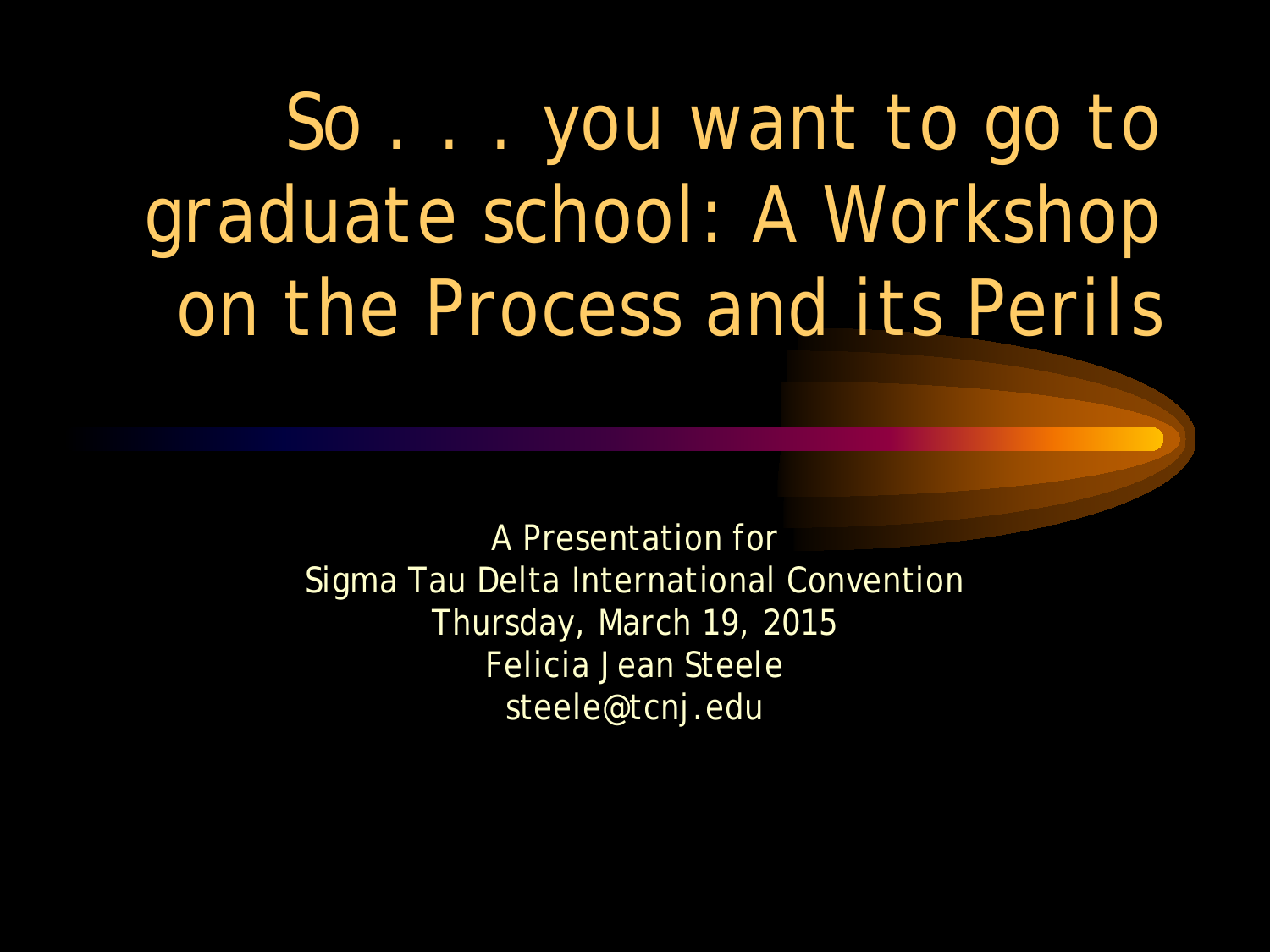## *Quick Assessment*

- On a piece of paper, briefly describe your ideal workday.
- Briefly describe one thing you are infinitely passionate and curious about.
- Then, briefly describe one impact you want to have on your world.
- Finally, how do you want to be remembered when you're gone from this world?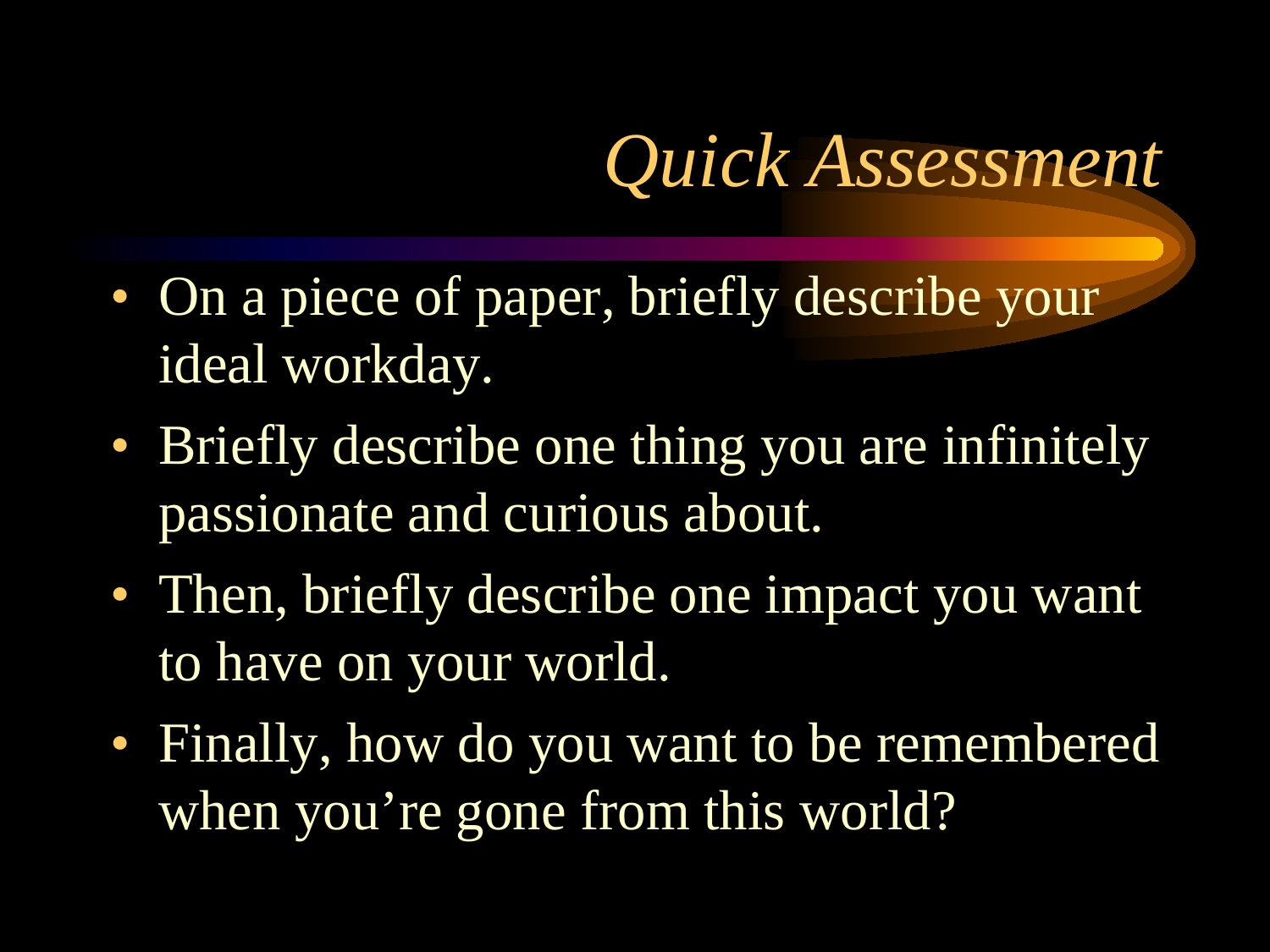### *Why Go to Graduate School?*

- To become a college professor.
- To work as a professional in education administration.
- To be a writer.
- To be a professional scholar.
- To be a social activist.
- To be in the professions: law, medicine, psychology.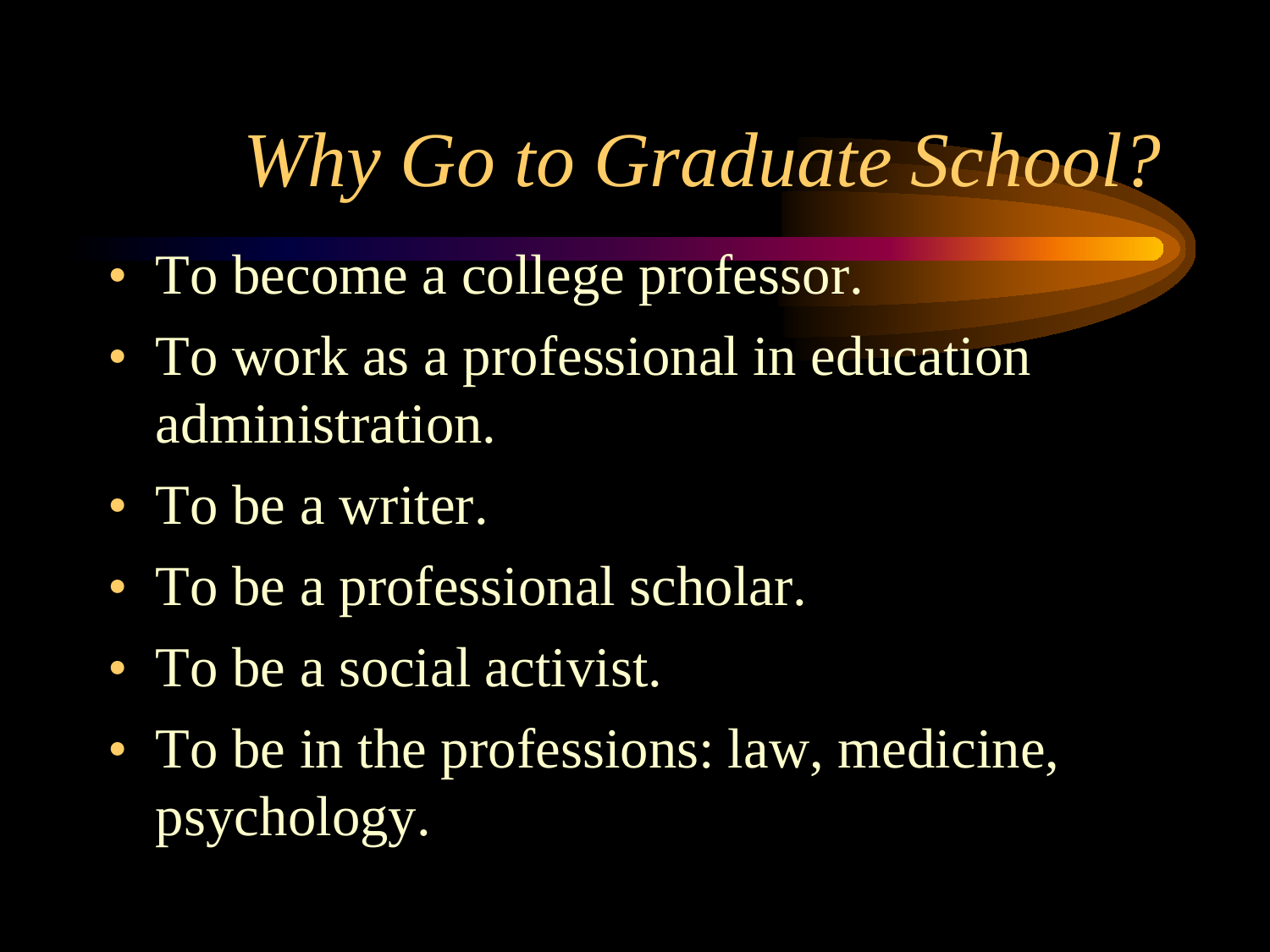# *What kinds of Graduate Degrees are*

*there?*

#### • In literature/language:

- MA (Master of Arts)—non-terminal: lets you teach part-time in a community college or full-time in a private secondary school; gives you a raise if you're already teaching; serves as foundation for PhD.
- MA or MFA (Master of Fine Arts)—terminal: lets you teach Journalism or Creative Writing in a four-year college or university.
- PhD (Doctor of Philosophy): credential required for university or four-year college teaching in literature, language, or education.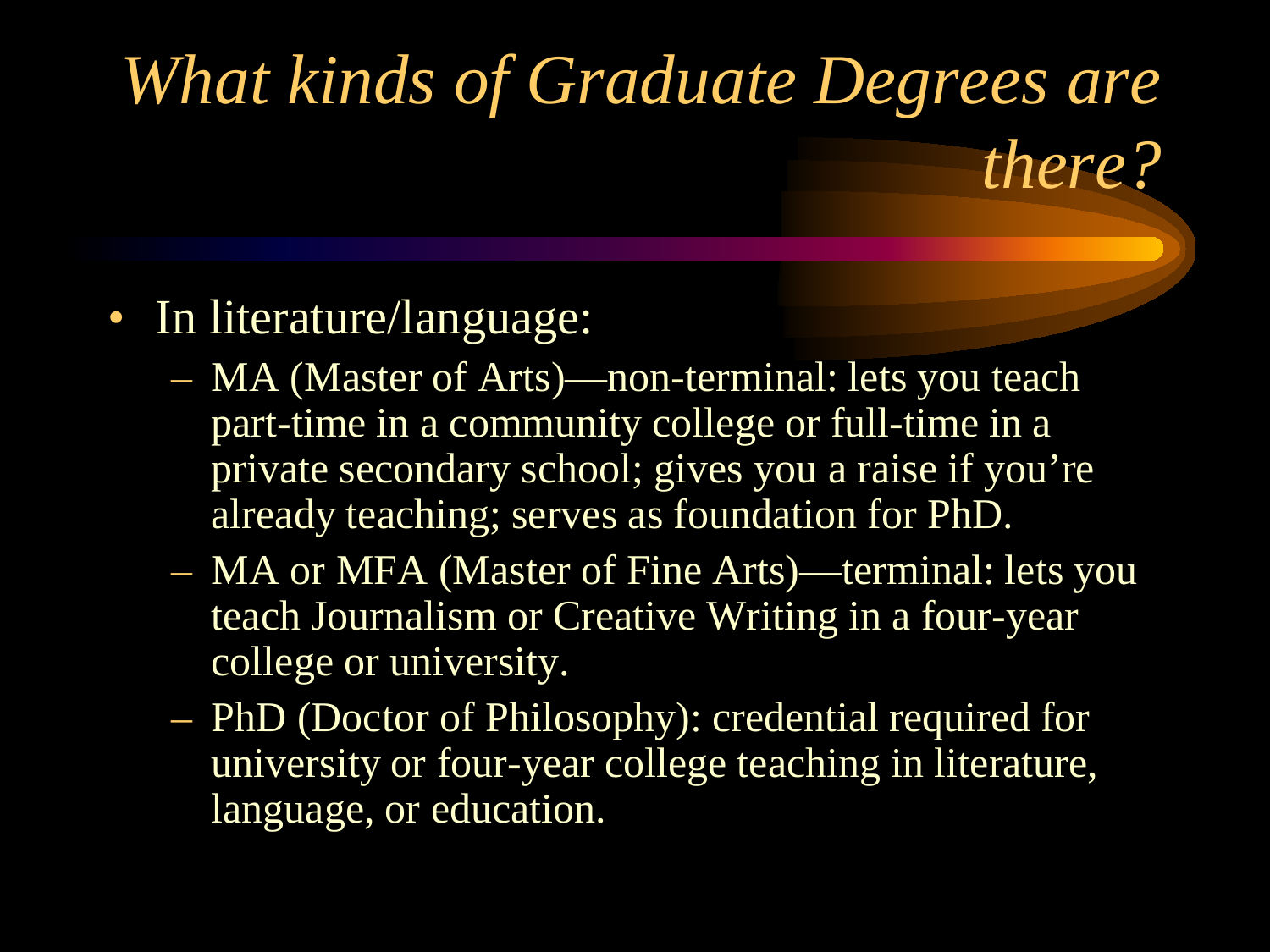#### *What about in other fields?*

- MBA: Master of Business Administration: Many arts management programs have either an MS/MA or a MBA program.
- MS in Library Science
- MEd.: Master of Education
- **MAT: Education Certification**
- JD: Juris Doctorate—typical law degree; also advanced degrees available in law.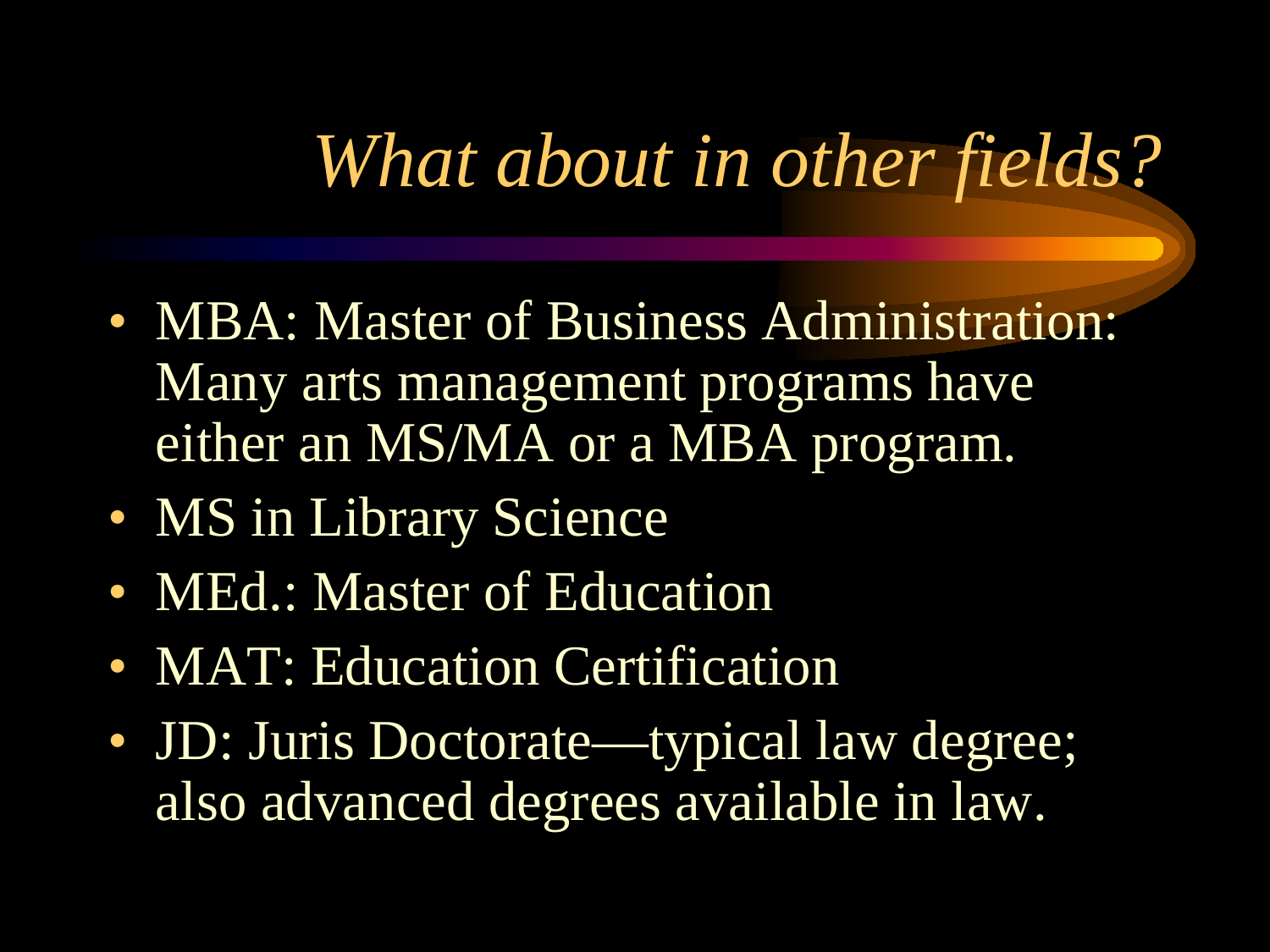# *Alternatives to Graduate Study in English*

- [Area Studies Programs](http://www.gradschools.com/) such as Women's Studies or Rhetoric and Composition
- Graduate School in education: Plan to apply after you've taught a couple of years.
- [Arts Management](http://www.artsmanagement.net/)
- [Law School](http://www.campusaccess.com/campus_web/educ/e3grad_la.htm)
- [Library Science](http://www.ala.org/ala/education/educationcareers.htm)
- Funded study abroad: The [Rhodes](http://www.rhodesscholar.org/) Scholarship, The [Fulbright](http://www.iie.org/fulbright/), The [Marshall](http://www.marshallscholarship.org/)
- Teaching Abroad: The [JET](http://www.mofa.go.jp/policy/culture/people/youth/jet/) Program; your study abroad office
- Publishing Internships [The Peace Corps](http://www.peacecorps.org/indexf.cfm)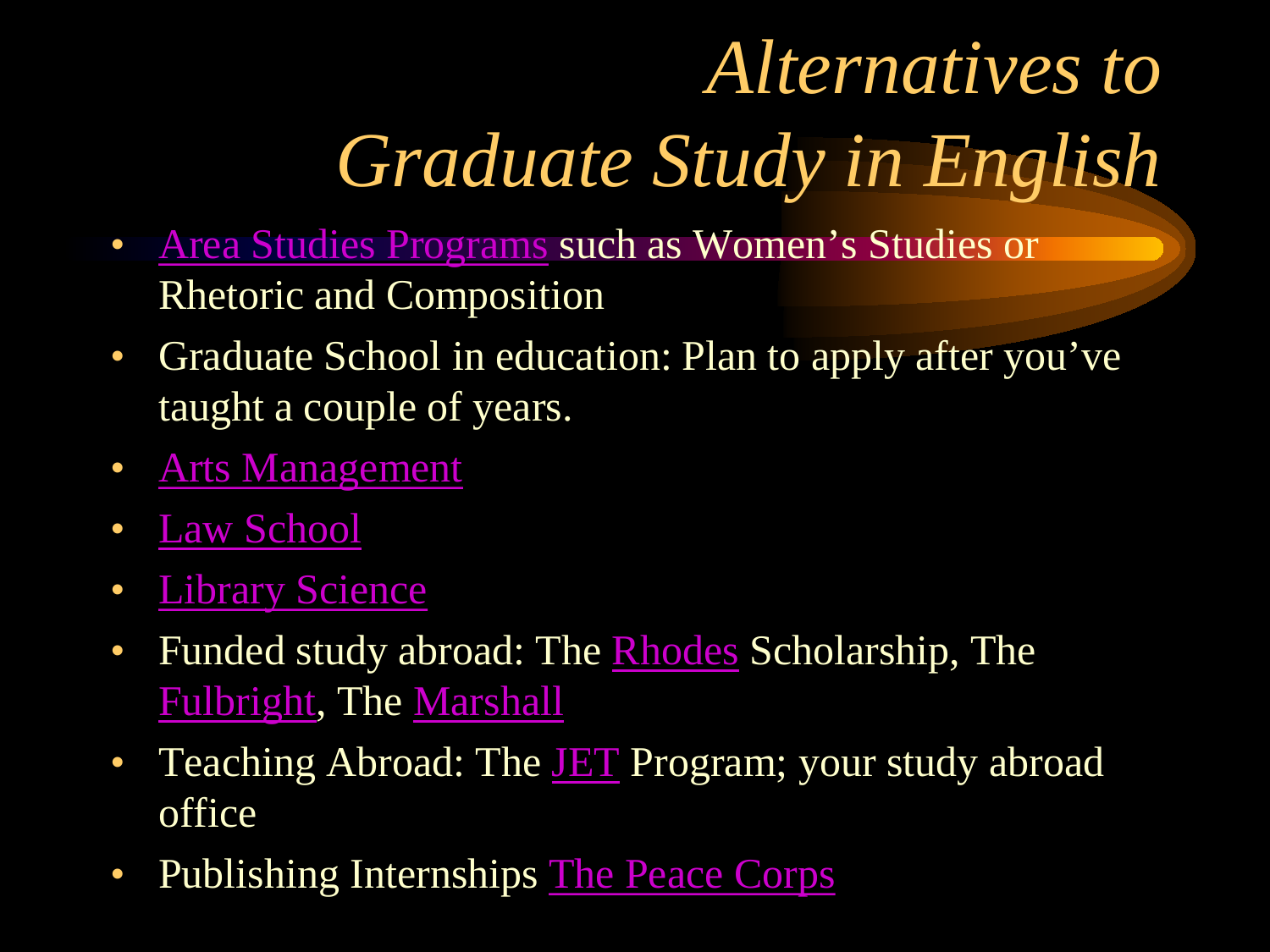#### *What is Graduate School anyway?*

- Professional Degrees (MA, MAT, MS-LS, induct you into their profession)
- Graduate school in literature or language is not undergrad "souped up."
- Graduate study requires faculty work in miniature: research (principal responsibility), teaching (secondary responsibility), service (tertiary responsibility).
- Faculty work combines teaching, research, and service.
- If you go to grad school in literature or language, the work you do will be the kind of work you'll do in a career in academia.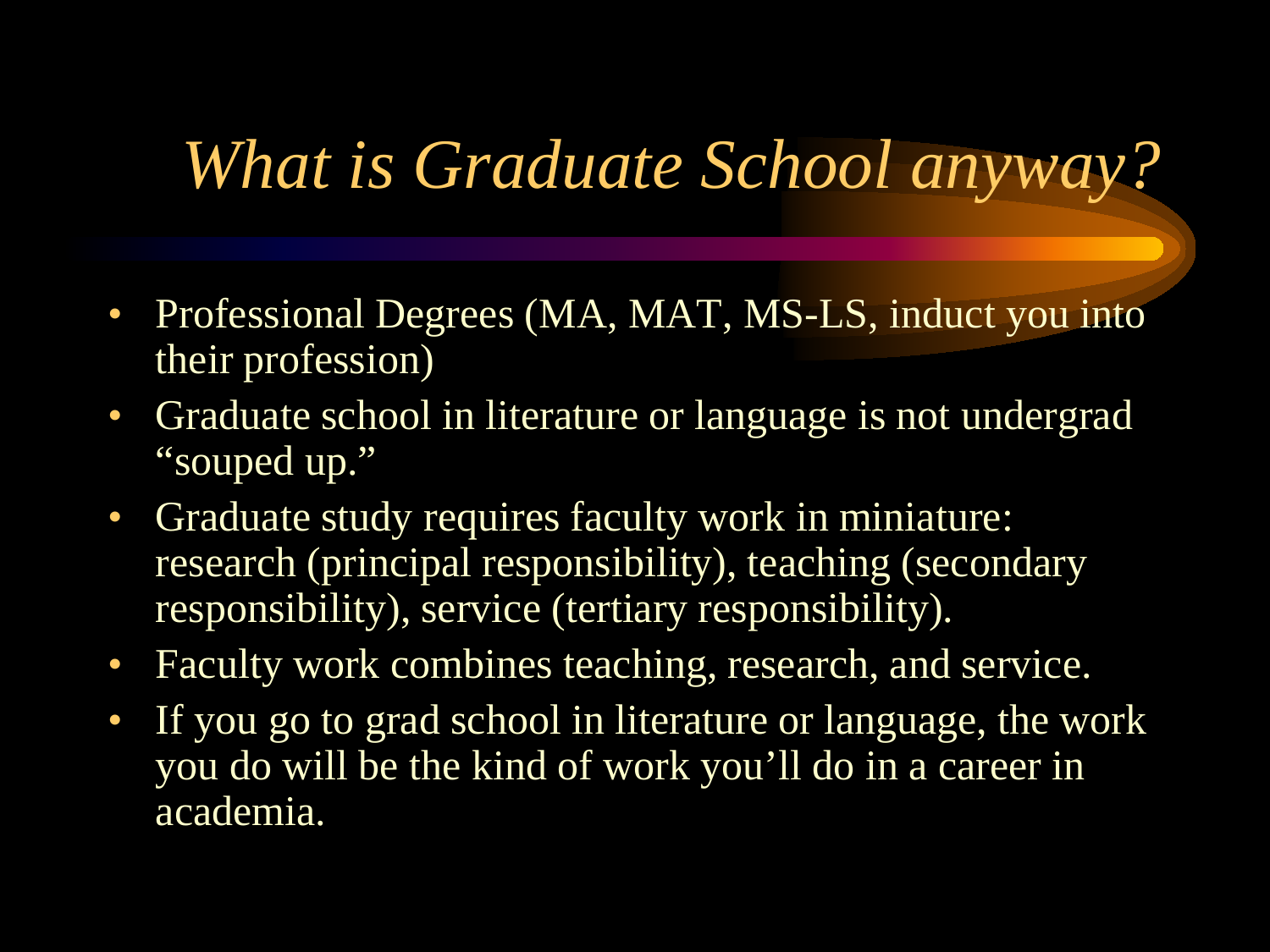# *Choosing a School*

- Don't be seduced by <u>prestige</u> alone.
- Use [practical criteria f](http://www.mla.org/gdp_intro)or evaluation.
	- Ask institutions you're interested about placements and to speak with recent graduates.
- Follow your interests, but focus on developing skills marketable outside the academic classroom as well.
- Use your [library databases](http://www.tcnj.edu/~library/research/index.html) to help you. Identify critics and researchers whose work intrigues you.
- Look at [scholarly societies.](http://www.scholarly-societies.org/subjects_soc.html)
- Attend a [conference](http://www.cfplist.com/) to meet prospective faculty mentors.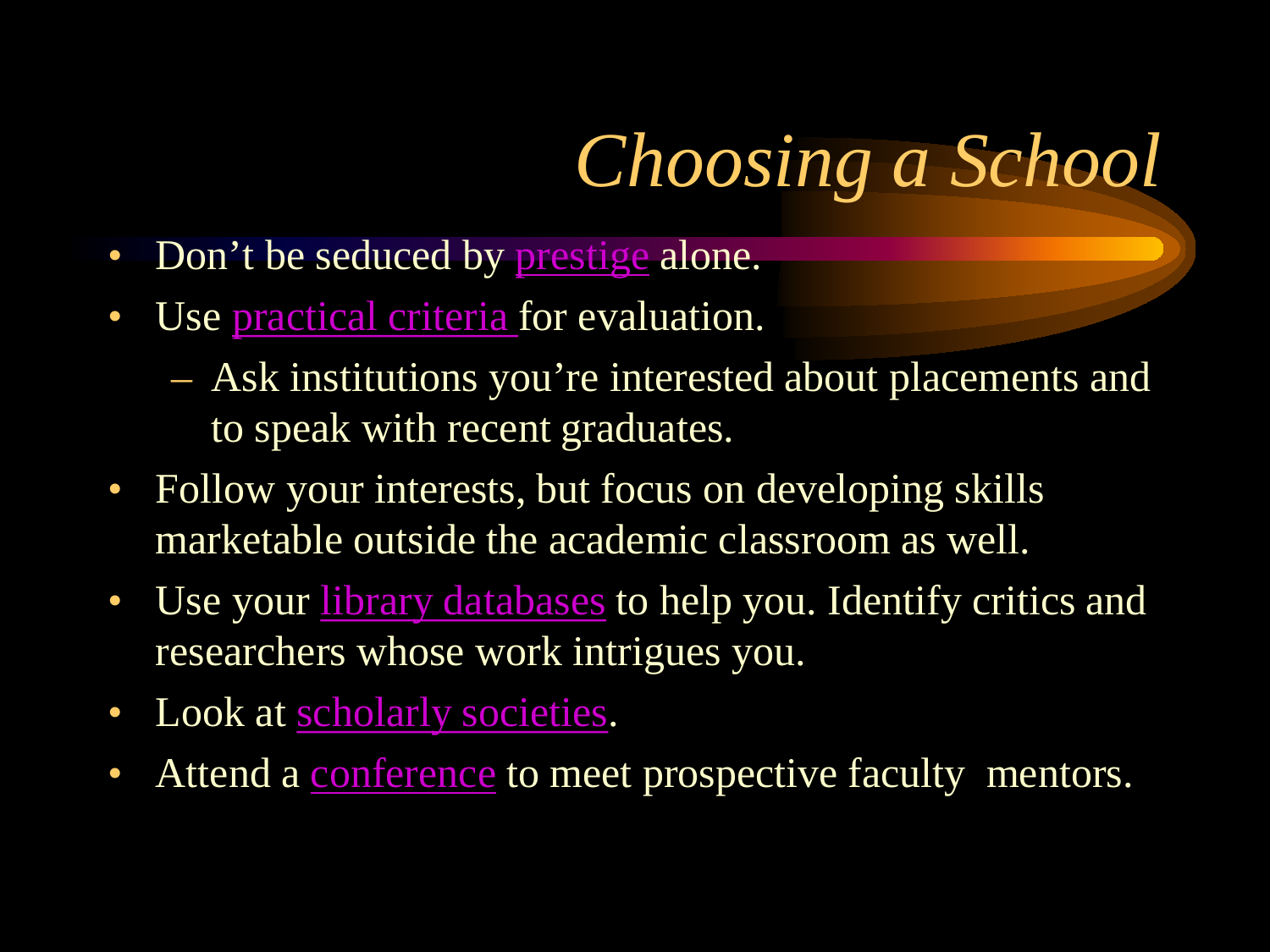*Choosing the Schools: Getting What you Go For*

- Choose a graduate program based on four main criteria:
	- Faculty guidance: with whom will you study?
	- Money: do they have fellowships?
	- Community: will you have one?
	- Facilities: what do they have?
- Thou shalt GO AWAY from home for a PhD in English.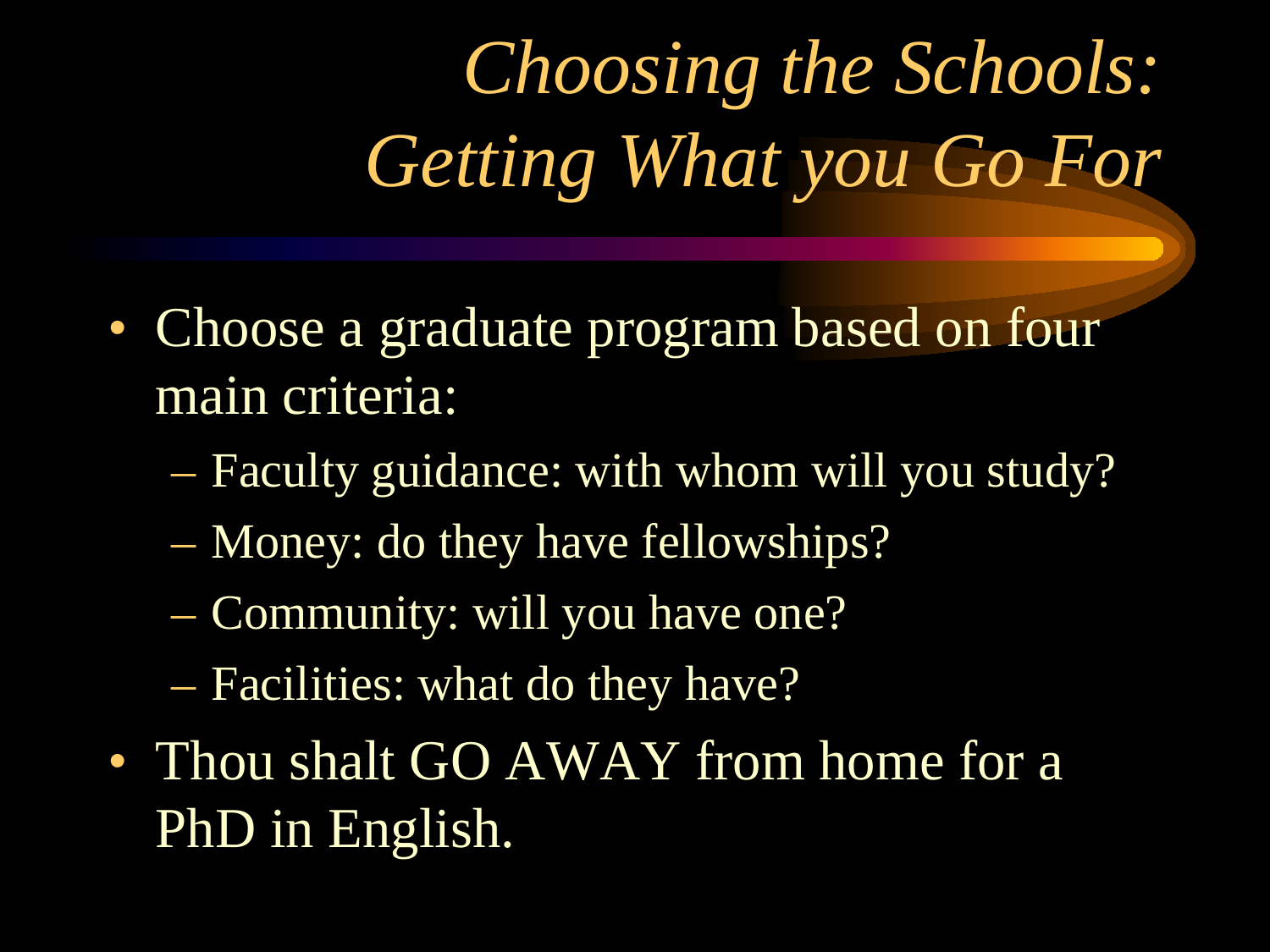# *Look for a Good Fit and a Healthy Program*

- Do they offer meaningful economic support and health insurance to graduate students?
- Is there a graduate students' association?
- Are there at least four professors you can identify that can supervise your independent work?
- Is there an excellent research library?
- Does the department/school fund visiting speakers regularly?
- Are there strong interdisciplinary ties?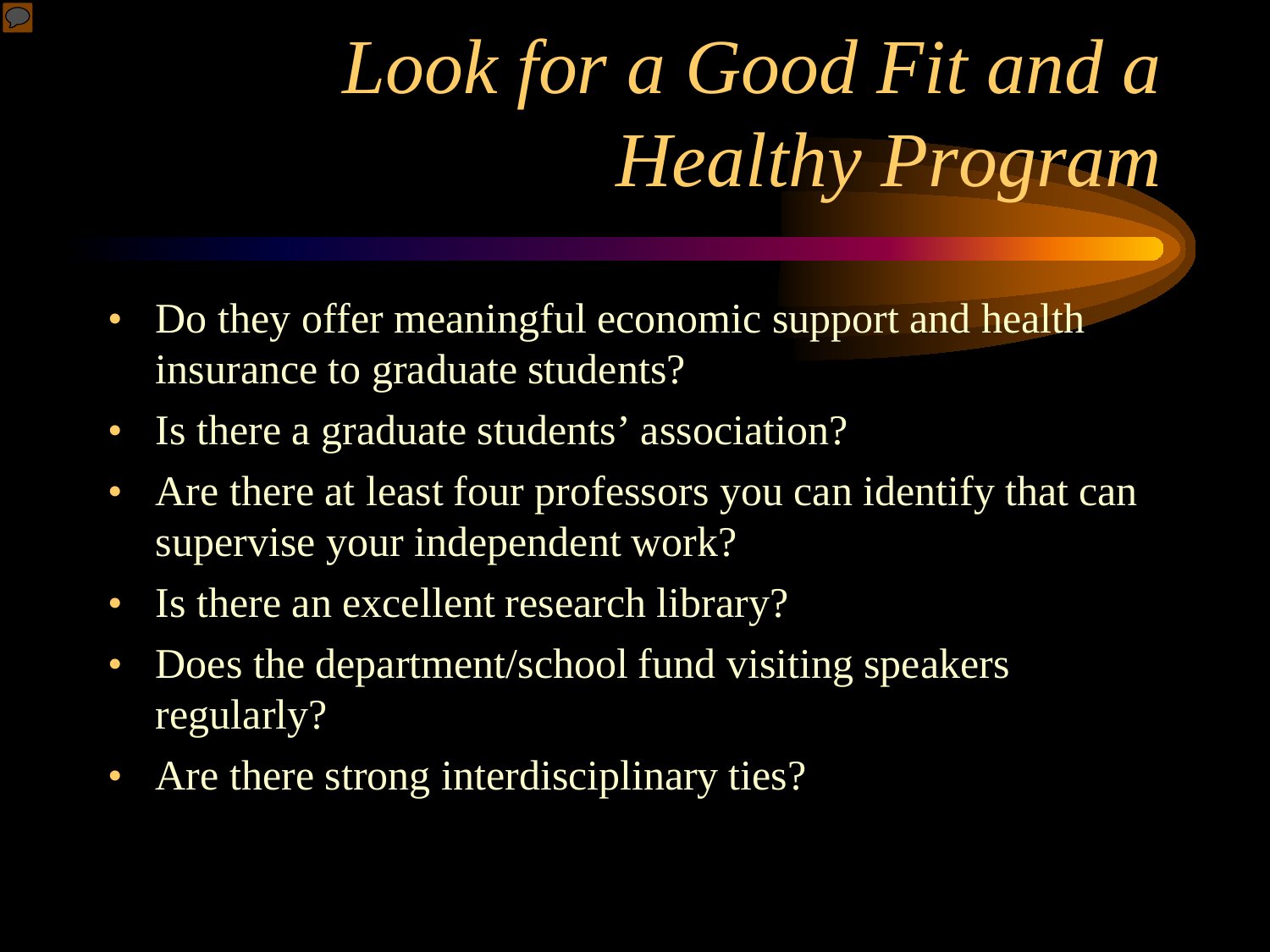### *Show Me the Money*

- Don't go into an unreasonable amount of debt (more than one year anticipated starting salary) for a graduate degree in English.
- Look for programs that offer teaching and fellowships.
- Ask if the programs support graduate research.
- Find out if the programs support graduate student professional development.
- Find out cost-ofliving.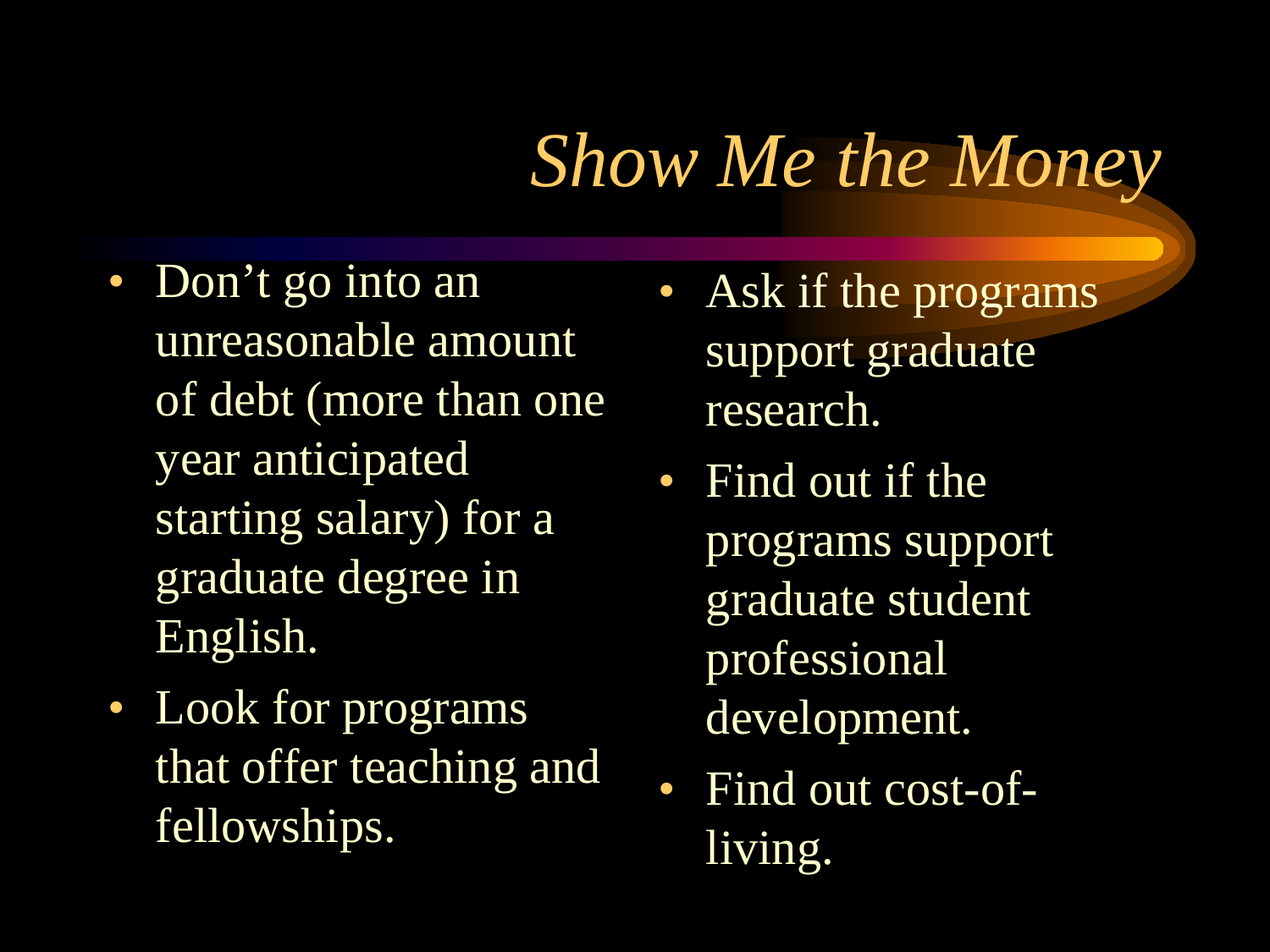# *Setting Up the Timeline*

- Collect information.
	- When is your graduation date?
	- When do you take a seminar class?
	- Do you have letters of recommendation available to you? Give recommenders six weeks notice at least. Plan to continue nagging them until you have confirmation the letter is received.
	- When do you take the GRE?
	- When are the school deadlines?
- Your materials should be ready to go by Thanksgiving before the deadlines.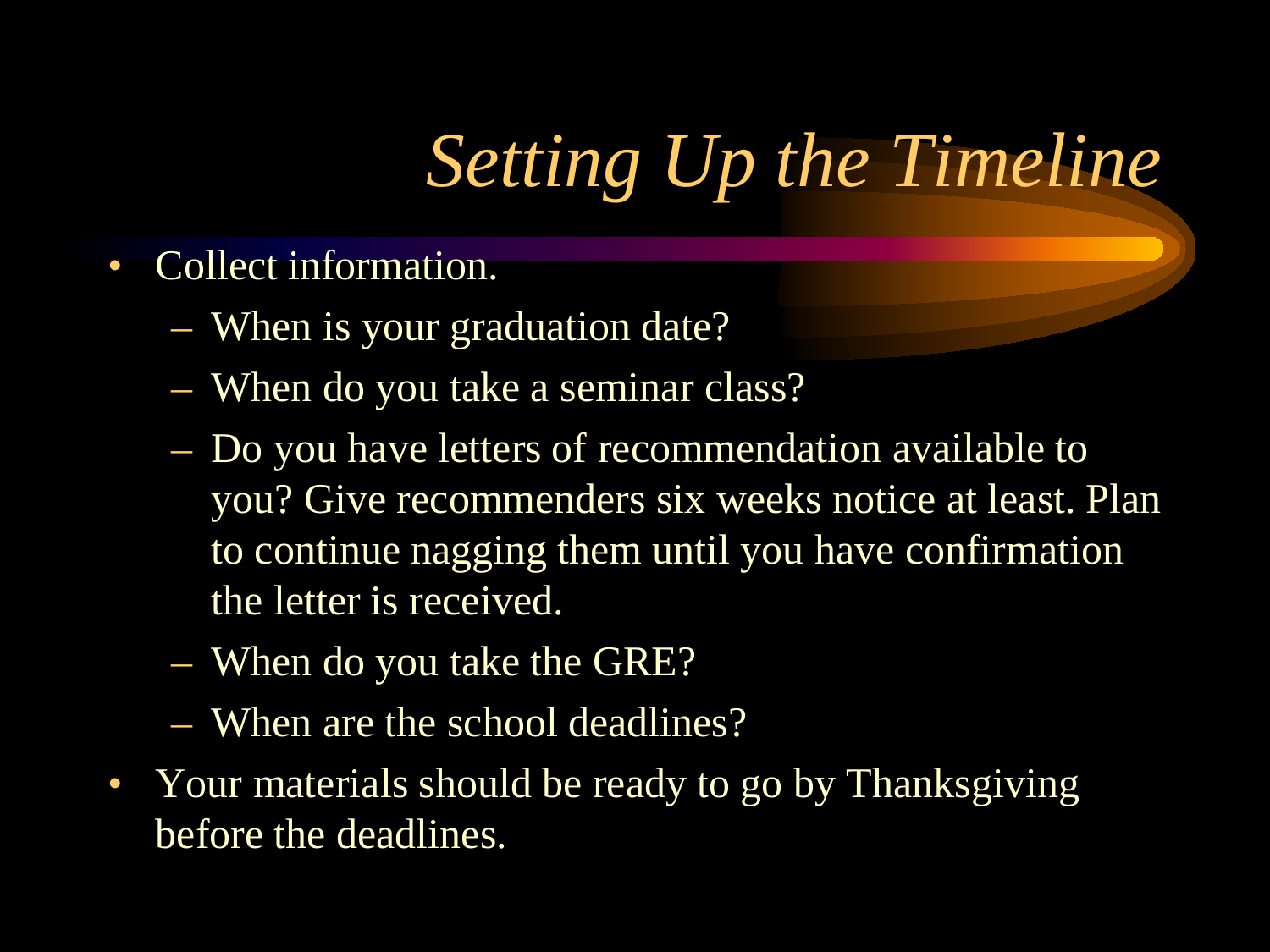# *Faculty Mentors*

- Cultivate at least four faculty mentors at your college.
- Make sure they have high expectations.
- Find out if they're publishing; participating in national organizations.
- Do they support your decision?
- Will they write a good letter?
- Will they go to bat for you?
- Find out who from your college is already in graduate school and seek out their advice. Your Sigma Tau Delta adviser probably has a good idea of alumni in graduate school.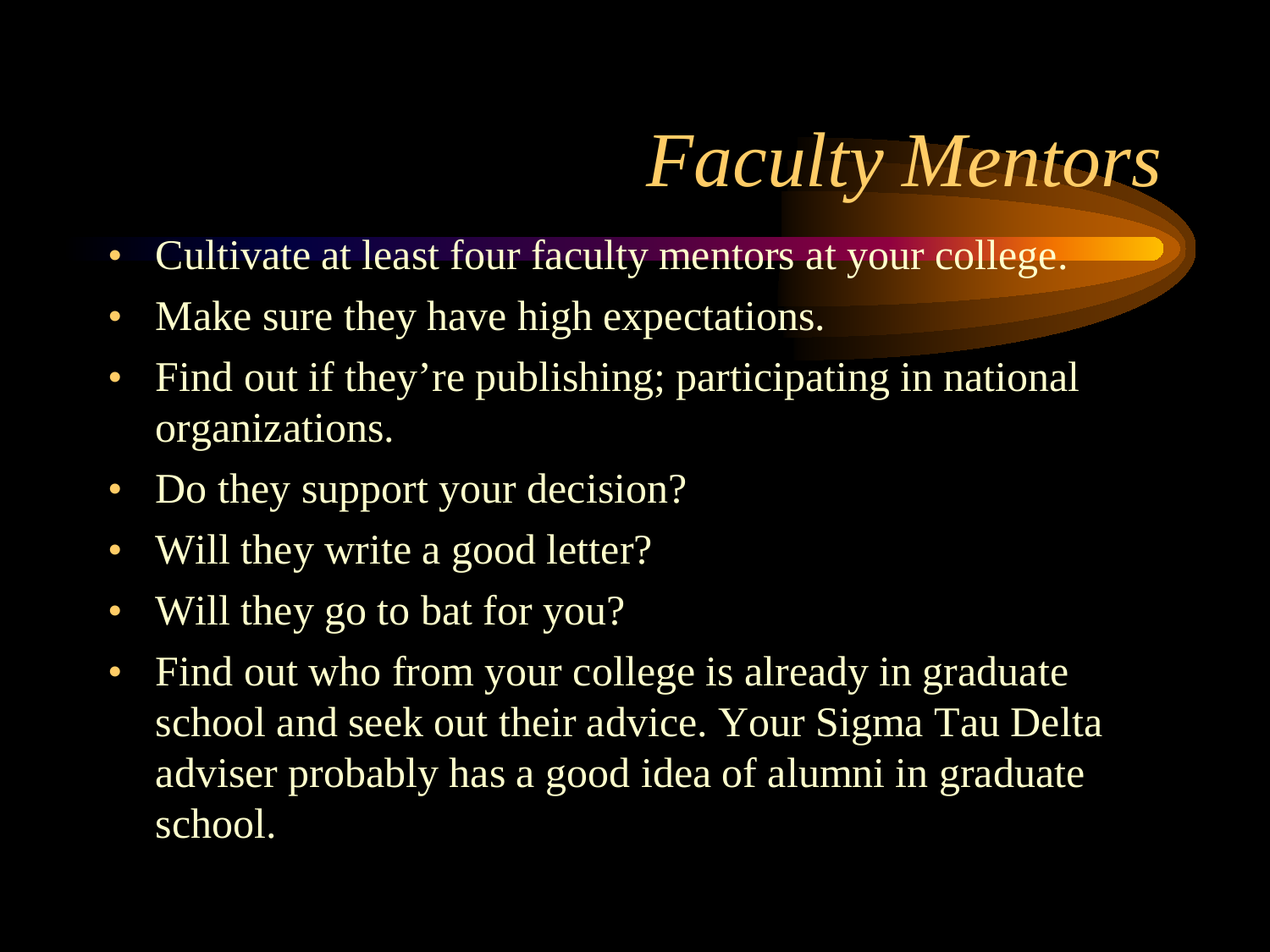• If no faculty member has required a long paper, do an independent project or honors thesis.

*So...*

- Put together a writing group with other students.
- Always tailor statements for schools.
- Make sure grad school is what you really want.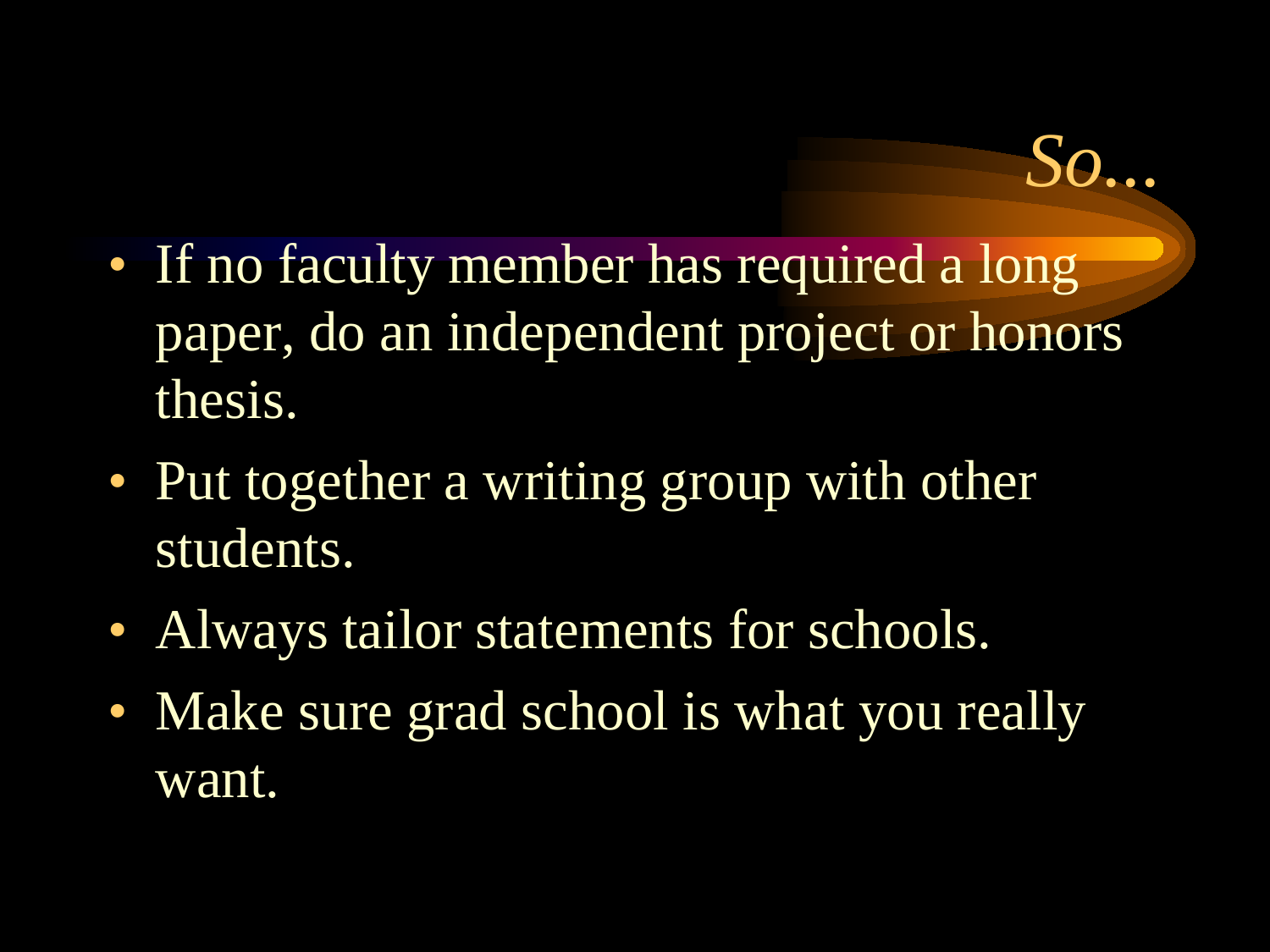### *Standardized Tests*

- Find out if the schools require the [GRE](http://www.gre.org/) and the GRE subject test.
- Hold on to your anthologies from your survey courses or pick up discarded ones from faculty.
- Prepare to take the GRE and the subject test at least two test cycles before the application dates.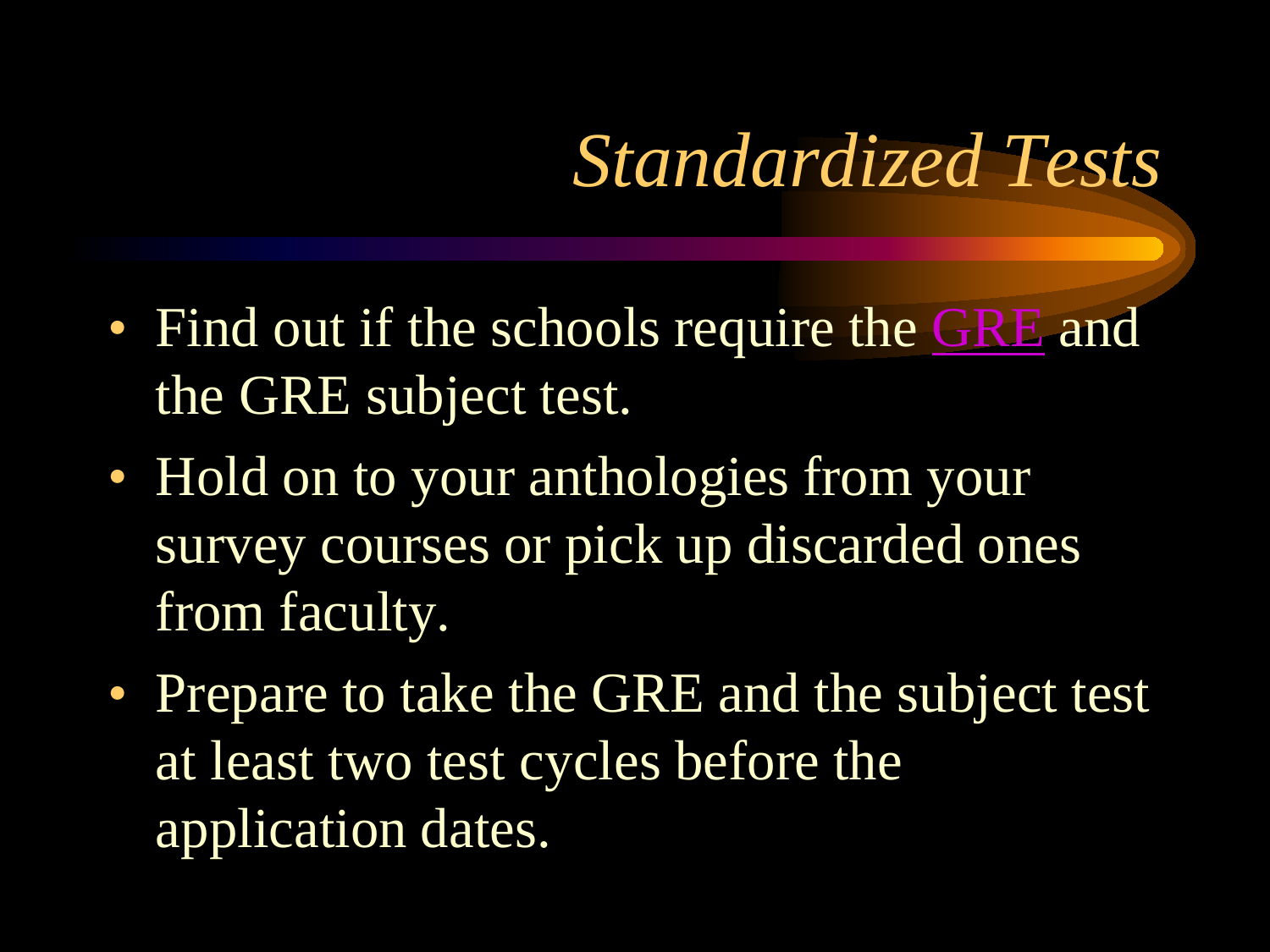*Writing Sample and Statement of Purpose*

- Writing sample should be under 20 pages.
- Should demonstrate your abilities to argue, to synthesize and interpret texts and scholarship.
- Should be exceptionally well-written.
- Statement of Purpose really does that: it states your purpose in going to graduate school